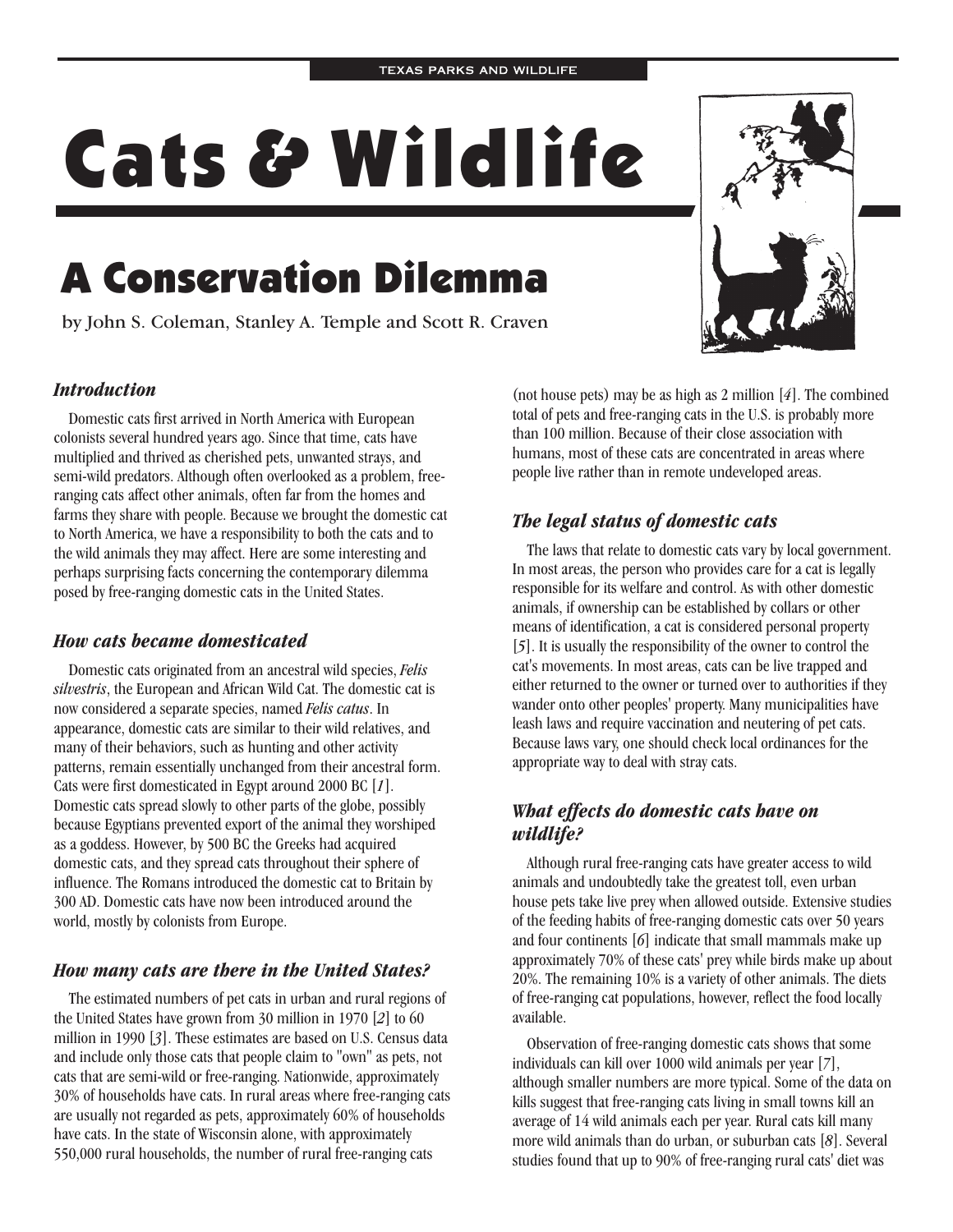### Cats and Wildlife

wild animals, and less than 10% of rural cats killed no wild animals [9]. Recent research [10] suggests that rural free-ranging domestic cats in Wisconsin may be killing between 8 and 217 million birds each year. The most reasonable estimates indicate that 39 million birds are killed in the state each year. Nationwide, rural cats probably kill over a billion small mammals and hundreds of millions of birds each year. Urban and suburban cats add to this toll. Some of these kills are house mice, rats and other species considered pests, but many are native songbirds and mammals whose populations are already stressed by other factors, such as habitat destruction and pesticide pollution.

Despite the difficulties in showing the effect most predators have on their prey, cats are known to have serious impacts on small mammals and birds. Worldwide, cats may have been involved in the extinction of more bird species than any other cause, except habitat destruction. Cats are contributing to the endangerment of populations of birds such as Least Terns, Piping Plovers and Loggerhead Shrikes. In Florida, marsh rabbits in Key West have been threatened by predation from domestic cats [11]. Cats introduced by people living on the barrier islands of Florida's coast have depleted several unique species of mice and woodrats to near extinction [12, 13].

Not only do cats prey on many small mammals and birds, but they can outnumber and compete with native predators. Domestic cats eat many of the same animals that native predators do. When present in large numbers, cats can reduce the availability of prey for native predators, such as hawks  $[14]$  and weasels  $[15]$ .

Free-ranging domestic cats may also transmit new diseases to wild animals. Domestic cats have spread feline leukemia virus to mountain lions [16] and may have recently infected the endangered Florida Panther with feline panleukopenia (feline distemper) and an immune deficiency disease [17]. These diseases may pose a serious threat to this rare species. Some free-ranging domestic cats also carry several diseases that are easily transmitted to humans, including rabies and toxoplasmosis [18].

#### *Domestic cats vs. native predators*

Although cats make affectionate pets, many domestic cats hunt as effectively as wild predators. However, they differ from wild predators in three important ways: First, people protect cats from disease, predation and competition, factors that can control numbers of wild predators, such as bobcats, foxes, or coyotes. Second, they often have a dependable supply of supplemental food provided by humans and are, therefore, not influenced by changes in populations of prey. Whereas populations of native predators will decline when prey becomes scarce, cats receiving food subsidies from people remain abundant and continue to hunt even rare species. Third, unlike many native predators, cat densities are either poorly limited or not limited by territoriality [19]. These three factors allow domestic cats to exist at much higher densities than native predators. In some parts of rural Wisconsin, densities of free-ranging cats reach 114 cats per square mile. In these areas, cats are several times more abundant

than all mid-sized native predators (such as foxes, raccoons, skunks) combined. With abundant food, densities can reach over 9 per acre, and cats often form large feeding and breeding "colonies" (81 cats were recorded in one colony, and colonies of over 20 are not uncommon) [20, 21]. Unlike some predators, a cat's desire to hunt is not suppressed by adequate supplemental food. Even when fed regularly by people, a cat's motivation to hunt remains strong, so it continues hunting [22].

#### *In summary*

Free-ranging cats are abundant and widespread predators. They often exist at much higher densities than native predators. They prey on large numbers of wild animals, some of which are rare or endangered. They compete with native predators, and they harbor a variety of diseases. Yet, cats are popular pets. In order to have and care for our pets--and still protect our native wildlife--we must make an effort to limit in a humane manner the adverse effects free-ranging cats can have on wildlife.

#### *What you can do*

Keep only as many pet cats as you can feed and care for. Controlling reproduction and humanely euthanizing unwanted cats will keep cat populations from growing beyond the size that can be adequately cared for. On farms, keep only the minimum number of free-ranging cats needed to control rodents. Well-fed, neutered females will stay closest to farm buildings and do most of their killing where rodent control is needed most. Traps and rodenticides, as well as rodent-proof storage and construction, will usually contribute more to effective rodent control than cats. ·

If at all possible, for the sake of your cat and local wildlife, keep your cat indoors. Confinement will eliminate unwanted reproduction, predation on wild animals, and the spread of disease. Bells are mostly ineffective in preventing predation [23] because, even if the bell rings, it's usually too late for the prey being stalked. Declawing may reduce hunting success, but many declawed cats are still effective predators. Keeping your cats indoors helps protect the wildlife around your yard and prevents your cat from picking up diseases from strays or getting injured. The two most common causes of death for rural cats in south central Wisconsin are disease and being struck by automobiles. If cats must be allowed outdoors, consider using a fenced enclosure or runway. ·

Neuter your cats or prevent them from breeding, and encourage others to do so. Support or initiate efforts to require licensing and neutering of pets. In areas where such laws already exist, insist that they be enforced. For information on local licensing and neutering laws, contact your local health department or humane society. ·

Locate bird feeders in sites that do not provide cover for cats to wait in ambush for birds. Cats are a significant source of mortality among birds that come to feeders [24]. To prevent cats from climbing ·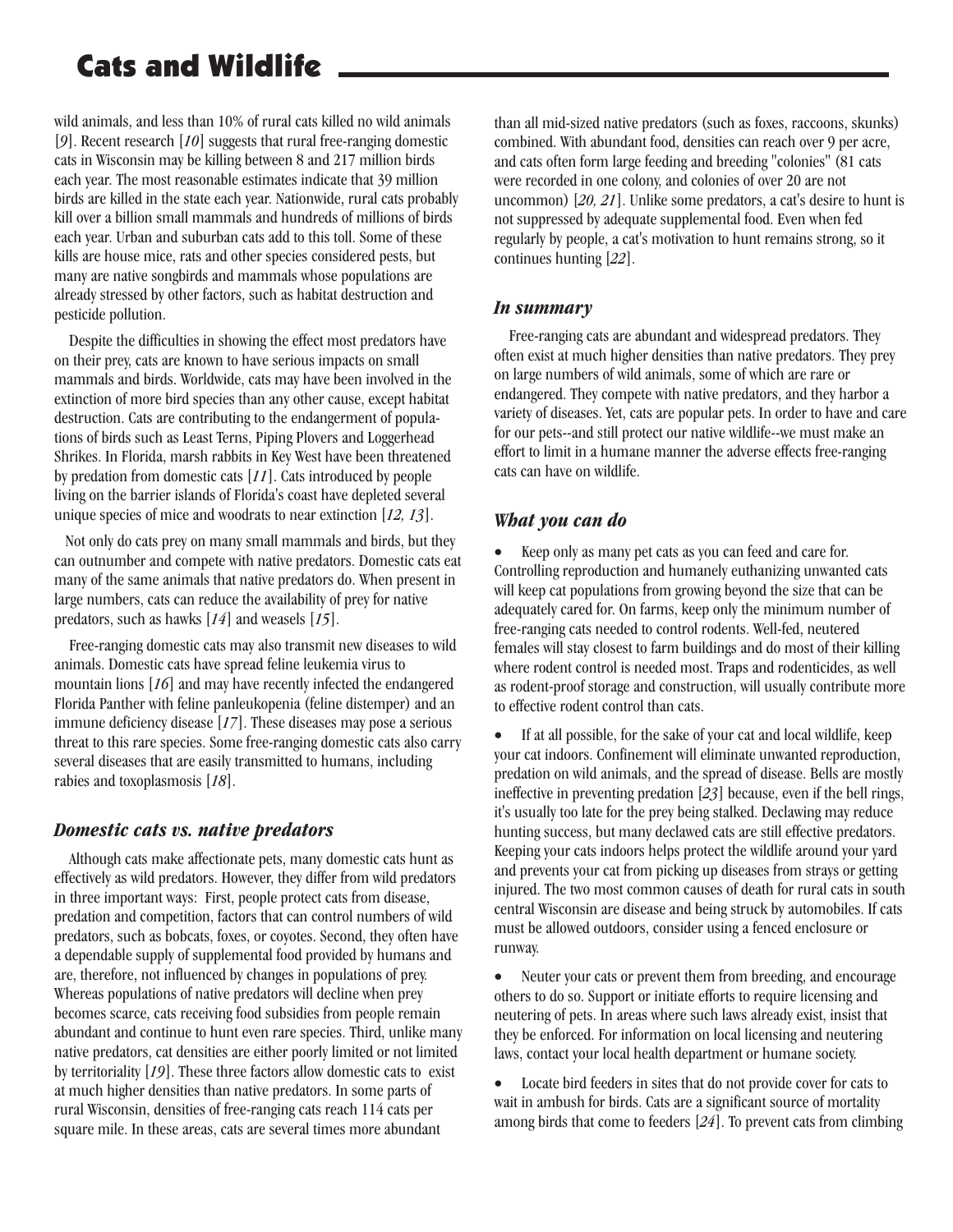## Cats and Wildlife

to bird nests, put animal guards around any trees in your yard that may have nesting birds.

Don't dispose of unwanted cats by releasing them in rural areas. This practice enlarges rural cat populations and is an inhumane way of dealing with unwanted cats. Cats suffer in an unfamiliar setting, even if they are good predators. Contact your local animal welfare organization for help. ·

Eliminate sources of food, such as garbage or outdoor pet food dishes, that attract stray cats. ·

Don't feed stray cats. Feeding strays maintains high densities of cats that kill and compete with native wildlife populations. Cat colonies will form around sources of food and grow to the limits of the food supply. Colonies can grow to include dozens of animals [21]. Maintenance of colonies of free-ranging or feral cats through supplemental feeding benefits no one. The cats suffer because of disease and physical injury; native wildlife suffers from predation and competition, and colonies can be a source of disease for animals and humans. Those concerned with the welfare of animals can improve the lives of the many native species that suffer from lack of food and shelter by protecting and improving the habitats they require [25]. ·

#### *Literature cited*

- [1] Serpell, S.A. 1988. The domestication of the cat. Pp. 151-158. *In*: D.C. Turner and P. Bateson (eds.) *The Domestic Cat: The Biology of* Its Behaviour. Cambridge University Press, Cambridge.
- [2] Pet Food Institute. 1982. Pet food information fact sheet. Pet Food Institute, Washington, D.C.
- [3] Nassar, R. and J. Mosier. 1991. Projections of pet populations from census demographic data. *Journal of the American Veterinary* 198: 1157-1159. *Medicine Association*
- [4] Coleman, J.S. and S.A. Temple. 1993. Rural residents' free-ranging domestic cats: a survey. Wildlife Society Bulletin 21: 381-390.
- [5 ] Boddicker, M.L. 1983. House Cats (feral). Pp. C25-C29. In: Prevention and Control of Wildlife Damage. Institute of Agriculture and Natural Resources, University of Nebraska, Lincoln, Nebraska.
- [6] Fitzgerald, B.M. 1988. Diet of domestic cats and their impact on prey populations. Pp.123-147. In: D.C. Turner and P. Bateson (eds.) *See [1].*
- [7] Bradt, G.W. 1949. Farm cat as predator. *Michigan Conservation* 18(4):23-25.



- [8] Churcher, P.B. and J.H. Lawton. 1987. Predation by domestic cats in an English village. *Journal of Zoology, London* 212:439-455; Eberhard, T. 1954. Food habits of Pennsylvania house cats. Journal of Wildlife Management 18:284-286; Fitzgerald, B.M. 1988. *See [6].*
- [9] Fitzgerald, B.M. 1988. See [6]; Davis, D.E. 1957. The use of food as a buffer in a predator-prey system. *Journal of Mammalogy* 38:466-472; Eberhard, T. 1954. See [8]; and Liberg, O. 1984. Food habits and prey impact by feral and house-based cats in a rural area of southern Sweden. *Journal of Mammalogy* 65:424-432.
- [10] Coleman, J.S. and S.A. Temple. 1996. On the Prowl. *Wisconsin* 20(6):4-8. *Natural Resources*
- [11] Anni Simpkins, Key West Navel Air Station, personal communication.
- [12] Humphrey, S.R. and D.B. Barbour. 1981. Status and habitat of three subspecies of Peromyscus polionotus in Florida. Journal of 62:840-844. *Mammalogy*
- [13] Gore, J.A. and T.L. Schaefer. 1993. Cats, condominiums and conservation of the Santa Rosa beach mouse. Abstracts of Papers Presented. Annual Meeting of the Society for Conservation, Tucson, Arizona, June, 1993.
- [14] George, W.G. 1974. Domestic cats as predators and factors in winter shortages of raptor prey. Wilson Bulletin 86:384-396.
- [15] Erlinge, W., G. Göransson, G. Högstedt, G. Jansson, O. Liberg, J. Loman, I.N. Nilsson, T. von Schantz and M. Sylvén. 1984. Can vertebrate predators regulate their prey? *American Naturalist* 123:125-133.
- [16] Jessup, D.A., K.C. Pettan, L.J. Lowenstine and N.C. Pedersen. 1993. Feline leukemia virus infection and renal spirochetosis in freeranging cougar (Felis concolor). Journal of Zoo and Wildlife 24:73-79. *Medicine*
- [17] Roelke, M.E., D.J. Forester, E.R. Jacobson, G.V. Kollias, F.W. Scott, M.C. Barr, J.F. Evermann and E.C. Pirtel. 1993. Seroprevalence of infectious disease agents in free-ranging Florida panthers ( *Felis* ). 29:36-49. *concolor coryi Journal of Wildlife Diseases*
- [18] Warfield, M.S. and W.I. Gay. 1986. The cat as a research subject. Pp. 41-54. In: W.I. Gay (ed.) Health Benefits of Animal Research. Foundation for Biomedical Research, Washington, DC.
- [19] Liberg, O. and M. Sandell. 1988. Spatial organization and reproductive tactics in the domestic cat and other felids. Pp. 83- 98. In: D.C. Turner and P. Bateson (eds.) See [1]; Natoli, E. and E. de Vito. 1988. The mating system of feral cats living in a group. Pp. 99-108. *In:* D.C. Turner and P. Bateson (eds.) See [1].
- [20] Coleman, J.S. and S.A. Temple. 1993. *See [4].*
- [21] Natoli, E. and E. de Vito. 1988. *See [19].*